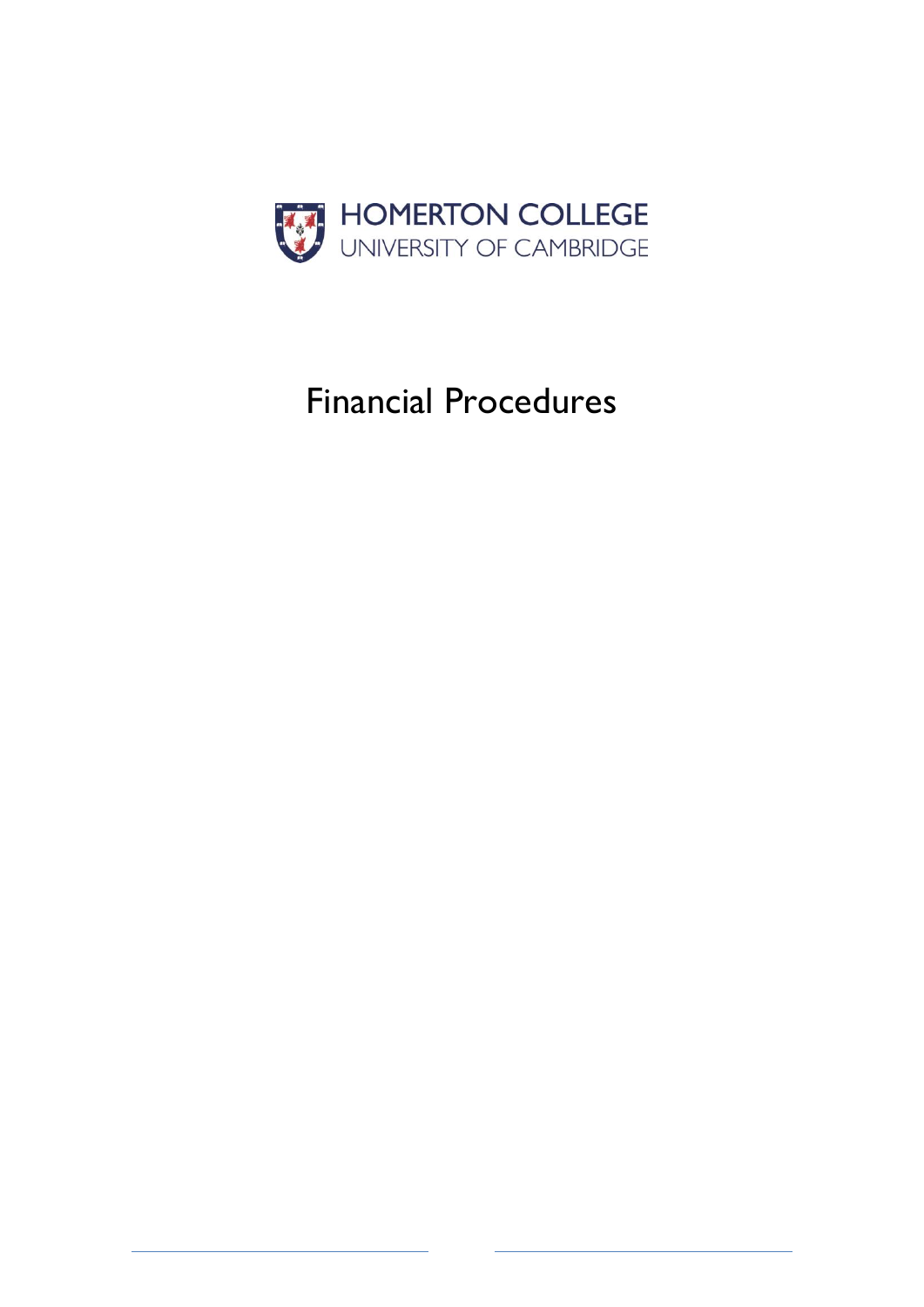## TABLE OF CONTENTS

| 2               |  |  |
|-----------------|--|--|
| 2.1             |  |  |
| 2.2             |  |  |
| 2.3             |  |  |
| 2.4             |  |  |
| 3               |  |  |
| 3.1             |  |  |
| 3.2             |  |  |
| 3.3             |  |  |
| 3.4             |  |  |
| 4               |  |  |
| 4.1             |  |  |
| 4.2             |  |  |
| 4.3             |  |  |
| 5               |  |  |
| 5.1             |  |  |
| 5.2             |  |  |
| 5.3             |  |  |
| 5.4             |  |  |
| 5.5             |  |  |
| 6               |  |  |
| 7               |  |  |
| 8               |  |  |
| 9               |  |  |
| $\overline{10}$ |  |  |
| ' '             |  |  |
|                 |  |  |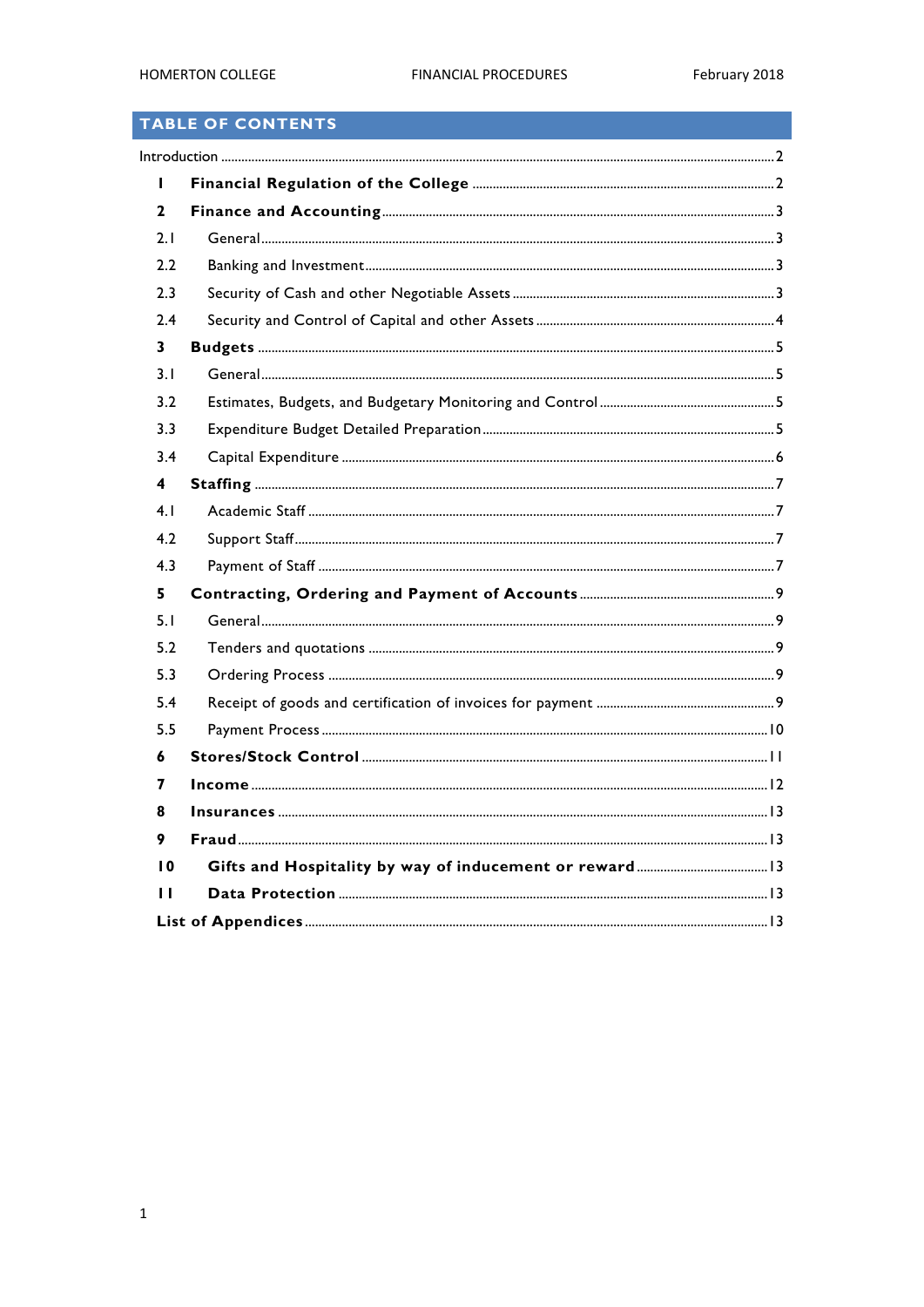#### <span id="page-2-0"></span>**INTRODUCTION**

The Financial Procedures provide detailed instructions for the implementation of the Financial Regulations laid down in the Statutes and Ordinances of the College which are also compliant with:

- The Charities Act 2011
- University Statutes and Ordinances
- Finance Acts and other statutory requirements.
- The Recommended Cambridge Colleges Accounts (RCCA)
- United Kingdom Generally Accepted Accounting Practice (UK GAAP)

All members of staff have responsibility, so far as is compatible with their post and seniority, for avoiding losses, for ensuring best value for money in expending College funds, and for exercising economy and efficiency in the use of College resources.

The following Financial Procedures detail the processes by which various financial functions of the College should be carried out. Reference should also be made to the Financial Regulations for the College's financial Statutes and Ordinances where appropriate.

#### <span id="page-2-1"></span>**1 Financial Regulation of the College**

- (a) The Council shall, through the Financial Regulations, exercise control by requiring the preparation and submission of annual estimates, by the authorisation of budgets, and by defining and approving essential features of financial procedures and systems.
- (b) The Bursar shall be responsible to the Council for the management of all matters relating to the finances of the College. Through the issue of amendments to the Procedures as necessary, and by such other means as may be appropriate, the Bursar shall be responsible for ensuring that all budget holders and other staff as appropriate are kept up-to-date and made aware of their obligations.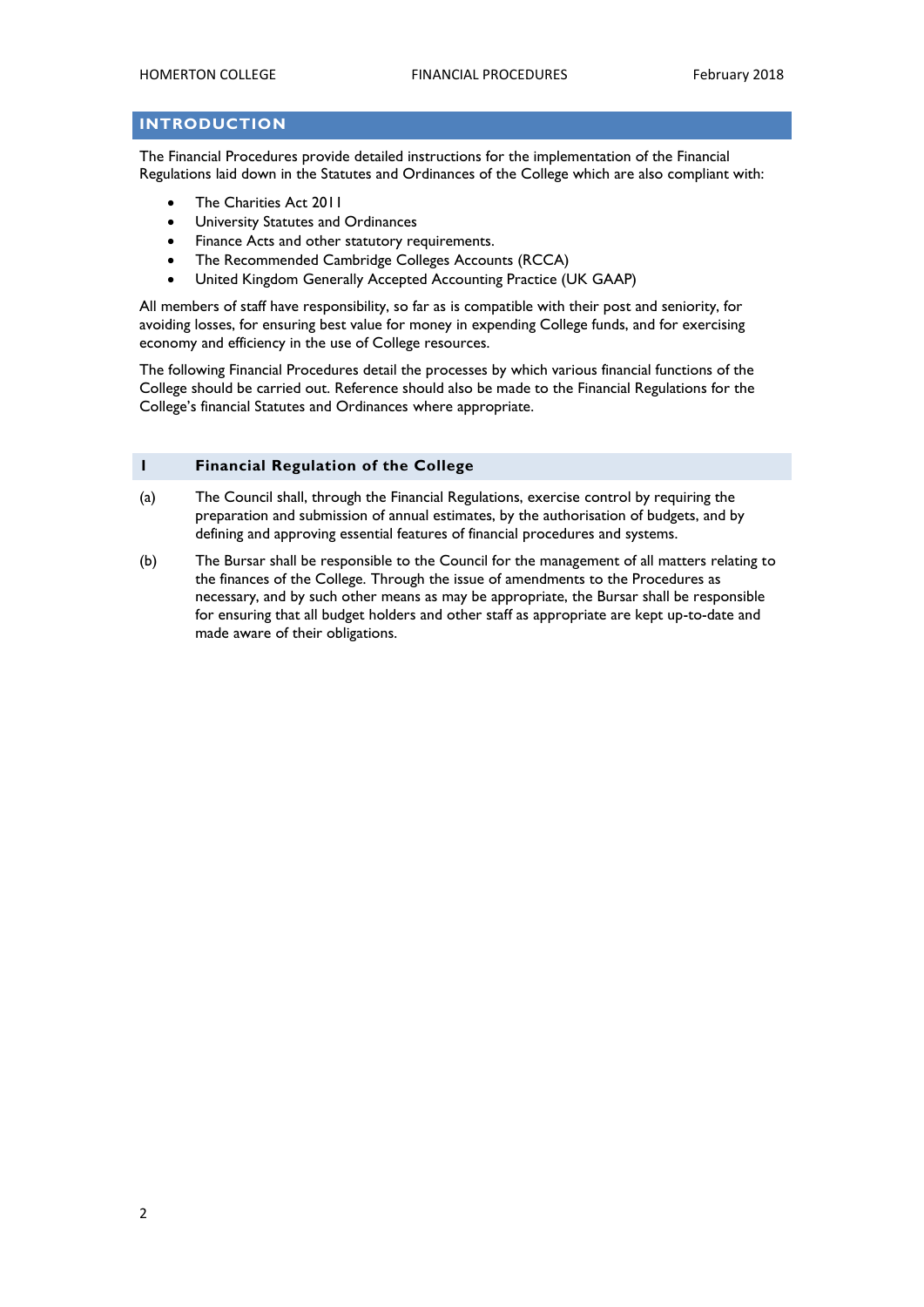#### <span id="page-3-0"></span>**2 Finance and Accounting**

#### <span id="page-3-1"></span>2.1 General

- (a) The Bursar will advise the Council on the financial, budgetary, cash flow, accounting and control policies, risk management and procedures of the College. The Bursar is responsible to the Council for the monitoring of delegated budgets to ensure that financial control is maintained.
- (b) The Bursar is the Accounting Officer of Homerton College. The operation of the financial procedures and accounts are delegated to the College Accountant.
- (c) The College Accountant will advise on the systems and procedures for properly checking, coding and authorisation of invoices by Budget Holders. The College Accountant will supply regular budgetary reports to the Council and Budget Holders and meet the Budget Holders as required to scrutinise and advise on Value For Money (VFM). The Bursar shall be authorised to take any necessary steps to safeguard the College's interest in bankruptcies and company liquidations.
- (d) Other financial responsibilities (e.g., scrutiny, investment appraisal, contract and VFM analysis) will normally be delegated by the Bursar to the College Accountant. The College Accountant will be responsible and accountable to the Bursar for the exercise of those delegated financial responsibilities and accountable to the Bursar for administration of the approved expenditure budget and collection of income.

#### <span id="page-3-2"></span>2.2 Banking and Investment

- (a) The College bankers may be changed only with the approval of the Council.
- (b) Bank accounts and investment deposits shall be managed by the Bursar and College Accountant.
- (c) Cheque signatories and online electronic authorisation of transactions on College accounts shall normally be the Bursar, the Principal, the Senior Tutor or the College Accountant save where the Council decides otherwise.
- (d) Where a single sum in excess of  $£5,000$  is involved two such signatories shall be required. All collective sums in excess of £10,000 will also require dual authorisation.
- (e) Only the Bursar, with prior Council approval, is authorised to open bank accounts in the name of the College. No account, howsoever funded, may be opened in the name of the College, or any part of the College, other than by the Bursar or the College Accountant acting on the delegated authority of the Bursar.

#### <span id="page-3-3"></span>2.3 Security of Cash and other Negotiable Assets

- (a) The College Accountant shall prescribe such forms/stationery as are appropriate for collection, recording and reconciliation of cash before it is banked.
- (b) Cash, cheques and other negotiable bonds shall be promptly transferred to the Finance Office, in a requisite form.
- (c) Any loss of cash, cheques, etc, including loss of safe/cashbox keys shall be reported promptly to the College Accountant and, where appropriate, to the Bursar. The Bursar/College Accountant will investigate any such loss and the Bursar will advise the Council/Audit Committee if further action is necessary.
- (d) College money shall in no circumstances be used for encashment of private cheques. All cash/cheques received from debtors and others should be documented properly and passed to the College Accountant for banking promptly. Any loss or shortfall shall be notified to the College Accountant immediately and variances investigated, however occasioned. Unless they are resolved, the College Accountant shall report the outcome to the Bursar who will inform the Council (and Audit Committee, if appropriate).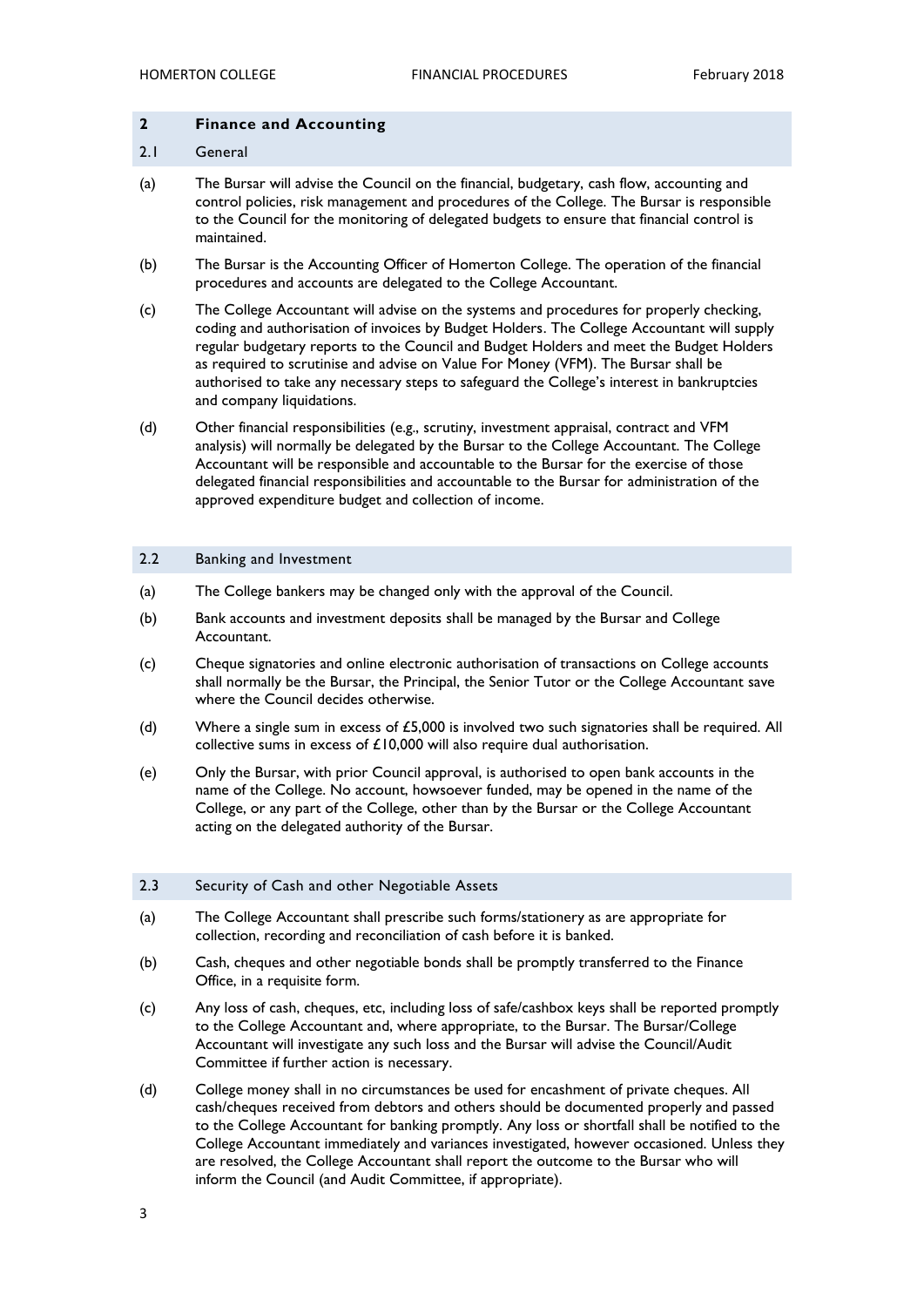(e) The College Accountant shall be authorised to make advances of petty cash upon production of a receipted document properly authorised. Such claims shall not normally exceed £100 in total. Spending departments are required to use authorised College suppliers' accounts, keeping petty cash claims to a minimum.

#### <span id="page-4-0"></span>2.4 Security and Control of Capital and other Assets

- (a) Whilst each member of staff has a responsibility for the security of the property of the College, it is the responsibility of Heads of Department (HoDs), in conjunction with the College Accountant and Bursar, to apply routine security measures to safeguard College property, including spot checks by the College Accountant.
- (b) Any member of staff discovering or suspecting a loss of any kind shall inform their HoD who shall immediately inform the Bursar and College Accountant. The Bursar/College Accountant will be responsible for investigating any such loss. Where a criminal offence is suspected, the Bursar shall immediately take appropriate action in consultation with the Principal (informing the Audit Committee, as appropriate).
- (c) All supplies should be pre-requisitioned on official order forms by authorised signatories. At least two competitive quotes are required for individual orders over £2,000 (£5,000 for Building Services contracts). These should be submitted to the College Accountant for VFM scrutiny. All orders in excess of £5,000 should be countersigned by the Line Manager or College Accountant. Capital items will be scrutinised and ordered by the College Accountant centrally.
- (d) Where an item is temporarily or permanently removed to another location the departmental inventory/asset register shall be noted accordingly. Any loan of equipment should be appropriately recorded by the Department concerned and due control exercised on its use for College business.
- (e) With the consent of the HoD a member of staff may temporarily remove small equipment from the College premises for a specific purpose related to their work, provided that it shall be the responsibility of the member of staff to ensure that the equipment is at all times properly safeguarded, insured and loan or hire is duly recorded. The HoD will keep a log of such loans and report regularly to the College Accountant for any loss of items not returned for further action.
- (f) No assets shall be sold or part-exchanged without the prior agreement of the College Accountant to the proposed terms. Where items are to be scrapped or otherwise written off, the HoD shall notify the College Accountant in writing and note the departmental inventory/asset register accordingly. In these circumstances the HoD shall be responsible for satisfying the College Accountant and the auditors that the item written off had no redeemable value to the College. To avoid any misunderstanding in the case of any item sold for less than the market value or scrapped, a written authority is required from the Bursar or College Accountant and a request is to be made to remove the item from the Asset Register or Inventory Control.
- (g) The items of the inventory shall be checked at least annually by the HoD or their authorised representative and any discrepancy notified immediately to the College Accountant in writing. The College Accountant may spot check items at regular intervals.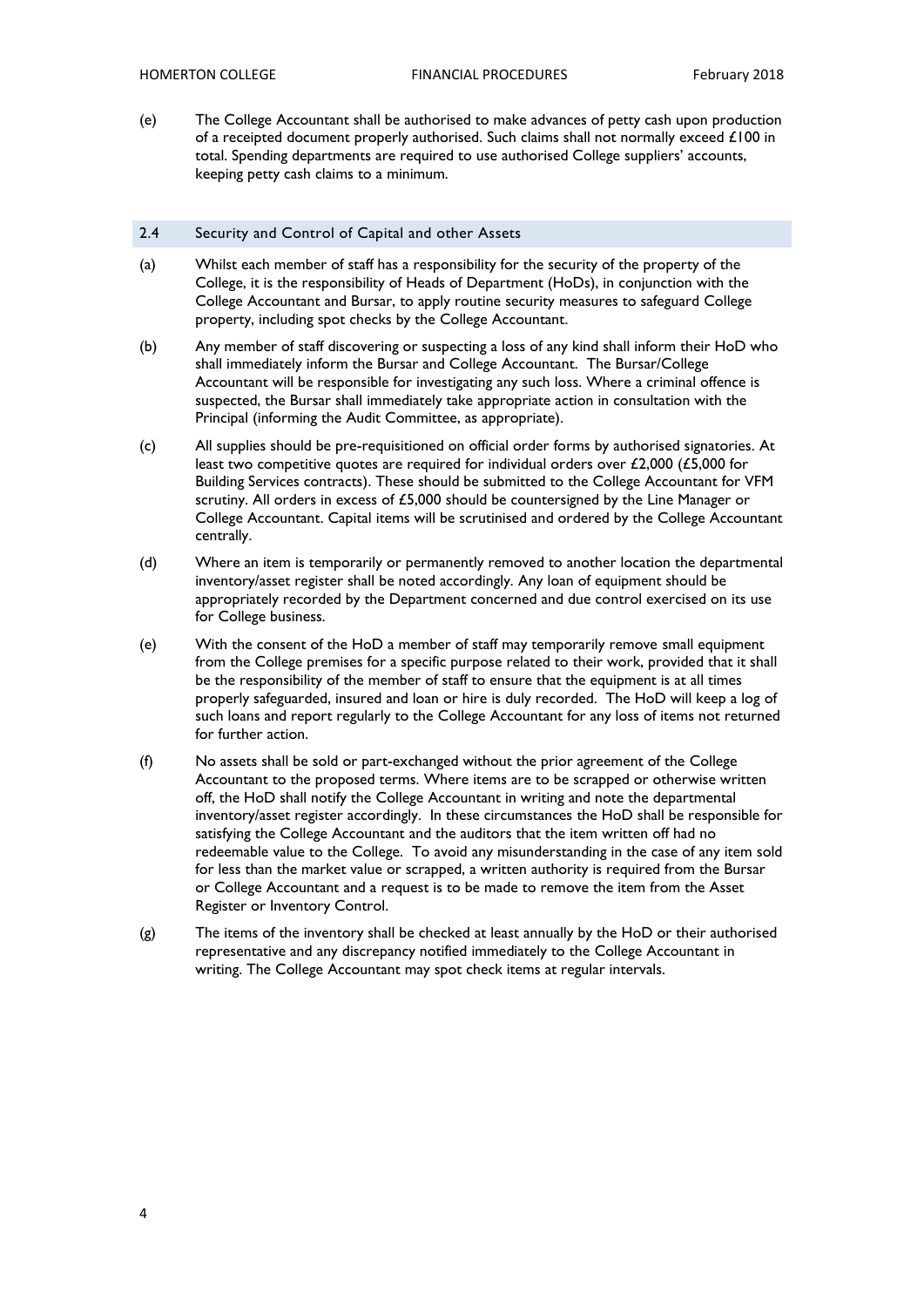#### <span id="page-5-0"></span>**3 Budgets**

#### <span id="page-5-1"></span>3.1 General

The Bursar will propose a draft expenditure budget covering:

- Academic staff
- Support staff
- Overhead/Non Pay items including Management Fee, Depreciation, etc
- Contingency

The Bursar will assess the demand data and propose an Academic establishment based on student numbers and other developments identified by the Council. The support staff budget will be scrutinised based on need and year-on-year requirements to deliver the services, in consultation with the College Accountant, Personnel Office and the Assistant Bursar. The Bursar will scrutinise the integrated expenditure budget, applying or initiating value for money [VFM] techniques, to evaluate proposals and ensure cost effectiveness. The Bursar will then recommend the Budget to the Council. Once approved by Council responsibility for budget lines will be delegated to the appropriate Head of Department [HoD]/Budget Holder.

#### <span id="page-5-2"></span>3.2 Estimates, Budgets, and Budgetary Monitoring and Control

- (a) The Bursar shall be responsible for ensuring that financial control is maintained and that the College's plans and policies are implemented.
- (b) Expenditure for which no provision has been made in an approved budget shall only be incurred after authorisation by the Bursar, who will seek the approval of the Council as necessary.
- (c) The Bursar shall keep the Council informed of changes in external policy, pay awards and other events and medium/long term forecasts and shall advise on the financial and economic aspects of future plans and projects.
- (d) The annual timetable of budgetary preparation and presentation of accounts shall normally be as follows:
	- (i) Budget planning assumptions approved by Council by February.
	- (ii) Budget approved by Council by May for financial year commencing 1 July following.
	- (iii) Interim review of performance against budgeted income/expenditure provision quarterly.
	- (iv) Audited accounts (consolidated) for the year ended 30 June to the Council in October/November for submission to the Governing Body for approval and report to the Charity Commission and University of Cambridge.

#### <span id="page-5-3"></span>3.3 Expenditure Budget Detailed Preparation

Early in the Lent term, Budget Holders will submit to their Line Manager a budget for all non-pay items and staffing requirements for which they are responsible. These will be scrutinised by Line Managers and the College Accountant before being incorporated into the preliminary draft budget.

*3.3.1 Non Pay Budget*

The College Accountant will further scrutinise and consolidate Non Pay Budget bids received from departments before incorporation into the Draft Budget for review by the Bursar.

*3.3.2 Staffing budget*

The support staff budget will be scrutinised based on need and year-on-year requirements to deliver the College services, in consultation with the Personnel Office, College Accountant and the Assistant Bursar. Once approved by Council, responsibility for budget lines will be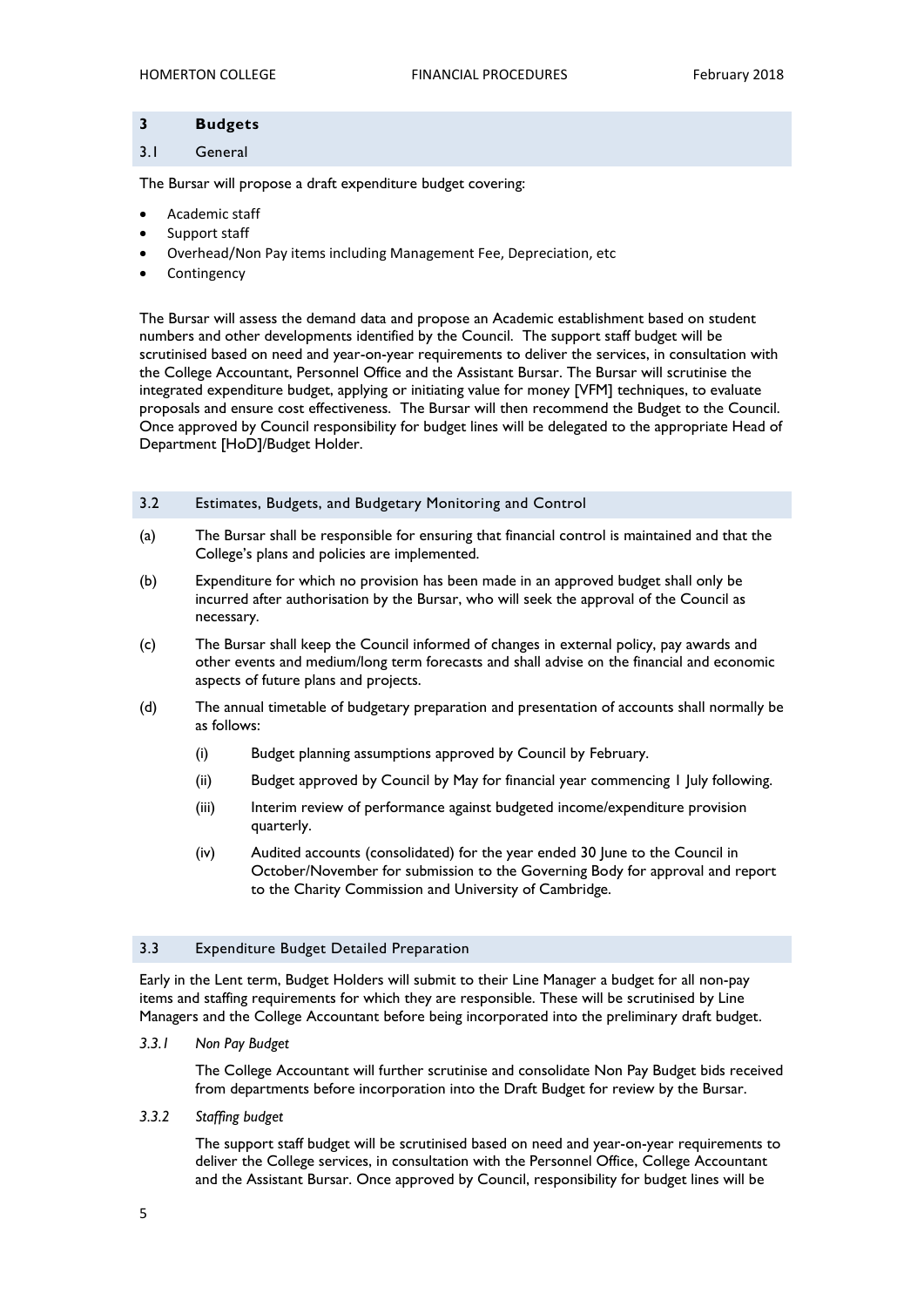delegated to the appropriate HoD/Budget Holder. Where the Budget Holder proposes expenditure against contingency the College Accountant will notify the Bursar for evaluation against contingency provision.

#### <span id="page-6-0"></span>3.4 Capital Expenditure

*3.4.1 Small equipment/furniture budgets (items costing below £5,000) and other Capital items costing below £5,000*

Budget Holders will be invited to submit bids for small equipment/furniture items in February/March of each year. The College Accountant will scrutinise small equipment/furniture items as part of the revenue budget before presenting it as part of the budget approval process to the Bursar.

*3.4.2 Capital bids over £5,000*

Budget Holders will be invited by the College Accountant to submit bids for capital items over £5,000 in February/March of each year. The College Accountant will scrutinise the requirement with the appropriate HoD and their line manager and/or services departments to establish the requirement/compatibility and any other constraints before consolidating the Capital Bid. The Bid will then be passed to the Bursar for further scrutiny before it is submitted to Council for recommendation of approval. Once approved, the College Accountant with the HoD of the appropriate spending department will conduct VFM before orders are centrally placed by the College Accountant. The Asset Register is to be appropriately updated. Any item to be scrapped or sold will be scrutinised by the College Accountant with the Bursar and the Asset Register will be updated accordingly.

#### *3.4.3 Unprovisioned expenditure*

Expenditure for which no provision has been made in an approved budget shall only be incurred after written authorisation by the Bursar who will seek the approval of the Council as necessary.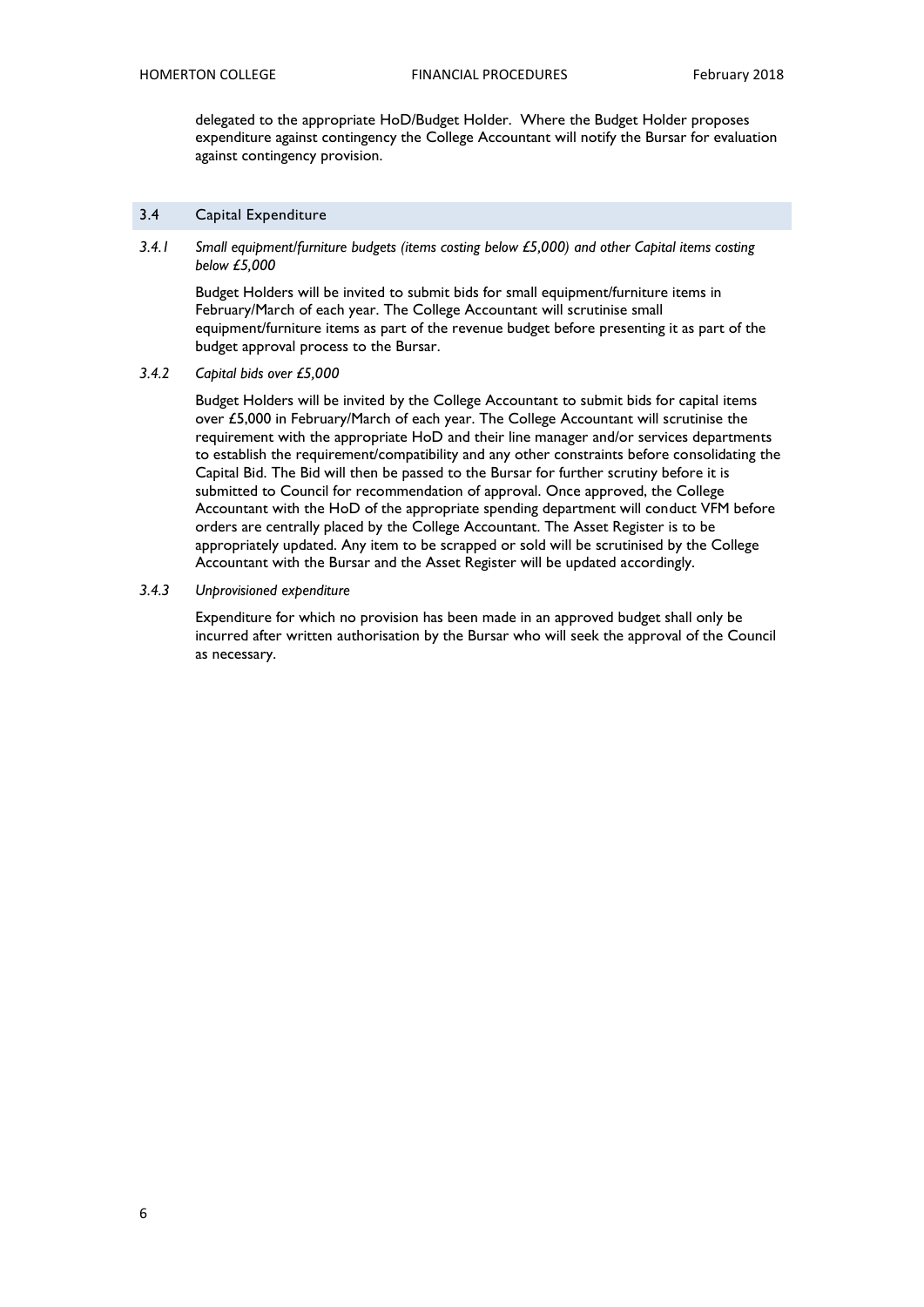### <span id="page-7-1"></span><span id="page-7-0"></span>**4 Staffing** 4.1 Academic Staff

- (a) Directors of Studies [DoS] and Tutors are appointed by the Senior Tutor and approved by Council for a fixed term. The Principal sends a letter of appointment and the Bursary issues a fixed term appointment contract. DoS and Tutors are paid on a monthly payroll, generally for the Academic Year (September to August).
- (b) Supervisors are appointed by the DoS on delegated authority from the Senior Tutor. DoS are expected to ensure that students receive appropriate supervisors and to ensure that reports are appropriately completed by supervisors in the prescribed form (CamCORS). Where a student fails to attend a supervision, the DoS is notified and appropriate action is taken by the DoS/Senior Tutor. The DoS then recommends payment for supervision which is made on a termly basis. Supervisors' rates of pay are recommended by the Cambridge Bursars' Committee.
- (c) Visiting lecturers or external teaching staff who are engaged to deliver supervisions, one-off lectures or seminars shall complete the appropriate form for signature by their appropriate Budget Holder and the Senior Tutor before being passed to the College Accountant for payment.

#### <span id="page-7-2"></span>4.2 Support Staff

- (a) Where there is budgetary provision for a staffing request the Personnel Officer will consider the request in consultation with the Bursar in respect of administrative and support staff.
- (b) All proposals to appoint additional staff will be made through the Personnel Officer who will consult with the Bursar who will require confirmation of the business case before the appointment is made that financial cover is available within the approved budget and that such financial cover will be available for the future.
- (c) The Bursar will be responsible for advising the Personnel Officer on staff changes and the Personnel Officer will pass the necessary authorisation to the College Accountant for budgetary purposes.

#### <span id="page-7-3"></span>4.3 Payment of Staff

- (a) No member of staff may engage or hire permanent staff without reference to and permission from the Bursar. No member of staff may engage temporary staff without authority from the Personnel Officer (delegated powers for hiring temporary staff will be defined and will be within approved budgets).
- (b) Each member of staff shall be issued with a contract of employment which shall comply with current employment legislation and be in a form approved by the Council.
- (c) Immediately upon the effective date of any change in the nature of employment or relevant personal circumstances of an employee being known, notification shall be sent to the Personnel Officer.
- (d) All timesheets, pay sheets and other pay records and notifications shall be in a form approved by the Personnel Officer and the College Accountant.
- (e) The College Accountant shall be responsible to the Bursar for ensuring that:
	- (i) individuals being paid have been appointed according to the agreed procedure;
	- (ii) payroll data is prepared in time for the prompt payment of salaries at the due date;
	- (iii) such records are maintained as necessary in support of superannuation, income tax and other deductions from pay, and for inspection by such authorities as may have the right of access to the information;
	- (iv) payroll information is treated as strictly confidential;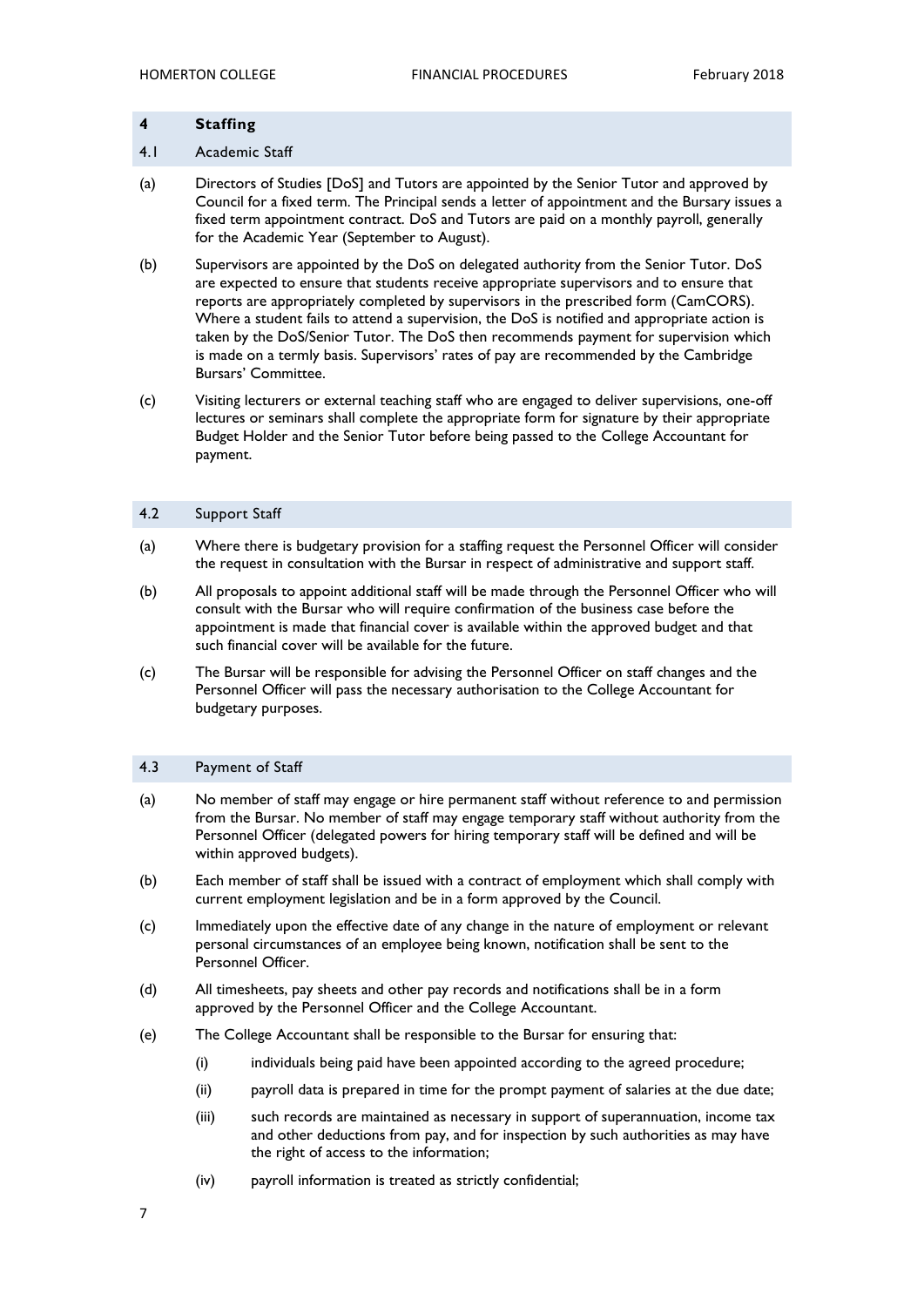- (v) checks are applied to the completed payroll every month.
- (f) The College Accountant shall pay salaries by the due dates but may vary the payment date when necessary due to special circumstances (e.g. Christmas and other bank holidays). Payment to an individual shall not be made in advance of the normal paying day, except as authorised by the Personnel Officer and College Accountant in exceptional circumstances advised, as necessary, by the Bursar. All advances/loans requisitions will be authorised by the Bursar before payment is made to the individual.
- (g) Any ex gratia payments shall be approved by the Council through the appropriate Remuneration Committee, for sums exceeding £500. The Principal and the Bursar shall be responsible for the authorisation of ex gratia payments under £500.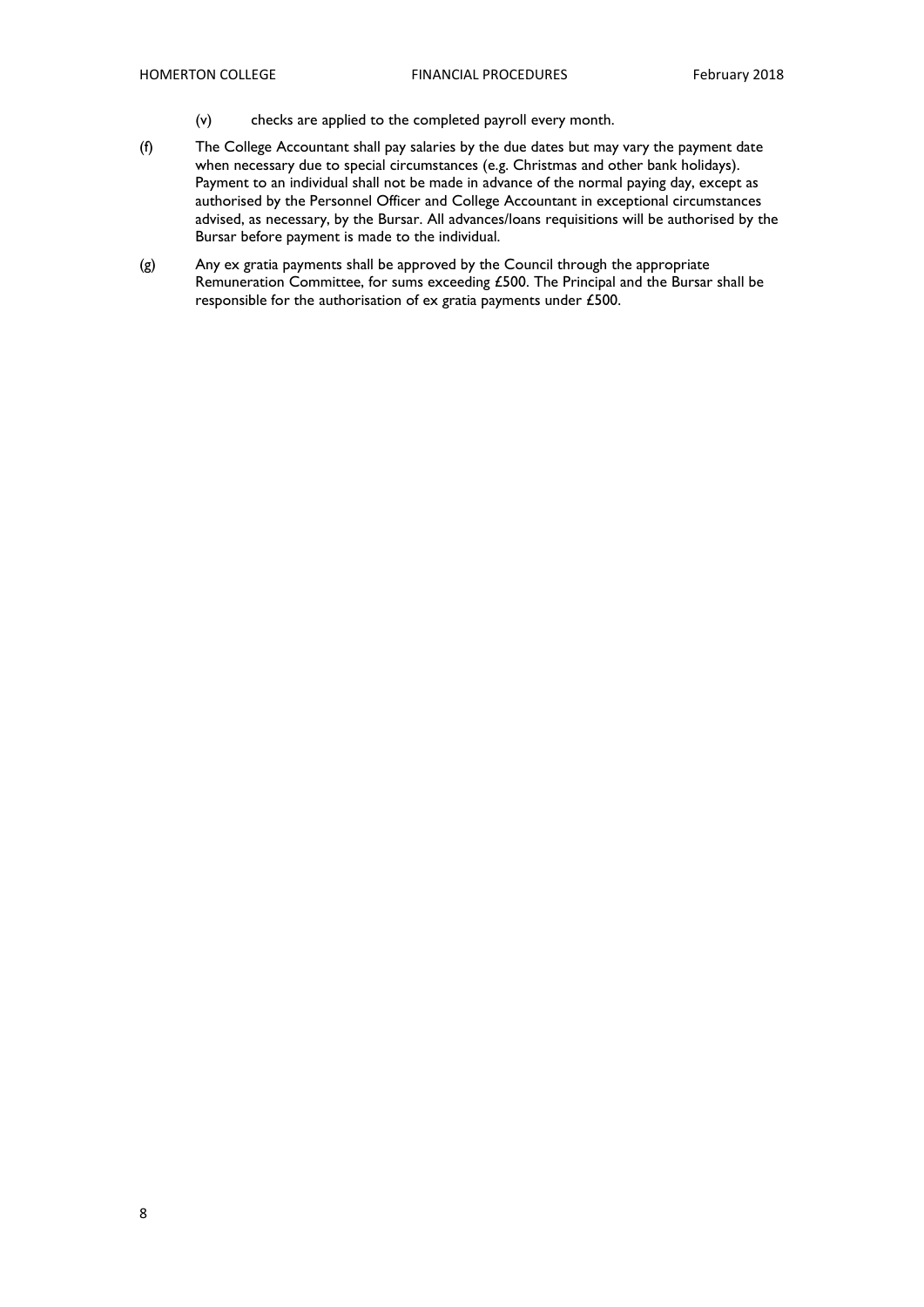#### <span id="page-9-0"></span>**5 Contracting, Ordering and Payment of Accounts**

#### <span id="page-9-1"></span>5.1 General

- (a) All contracts and orders shall be within the agreed budget.
- (b) In securing best value for money bulk purchases shall be considered and discount facilities sought wherever possible. Material, consortium and other suppliers will be tested by the College Accountant periodically, to arrive at the best prices. Items of expenditure exceeding £5,000 shall require at least three competitive quotations in writing. The College Accountant shall countersign such orders and note cash flow implications.

#### <span id="page-9-2"></span>5.2 Tenders and quotations

- (a) At least three competitive quotations shall be obtained in all cases where the value of the order is expected to exceed £5,000 (incl VAT) except where the Bursar decides that a formal tendering procedure is impracticable or inappropriate, in which case the circumstances shall be documented.
- (b) Items estimated to be below the limit set in 2.4 (c) above, for which formal tendering procedures are not used and which subsequently prove to be above such limits, shall be reported to the Bursar.
- (c) At least two quotations are required to be submitted to the College Accountant for minor works, who will countersign official orders to the company, having conducted VFM. VFM documentation shall be copied to the College Accountant.
- (d) Lists of recommended firms from whom tenders and quotations may be sought shall be maintained and kept under constant review by the appropriate HoD and their line manager. The list will be regularly reviewed by the College Accountant.
- (e) Any firm which fails to provide a tender or quotation when invited, on three consecutive occasions, may be removed from the approved list.

#### <span id="page-9-3"></span>5.3 Ordering Process

- (a) No goods, services or works other than works and services executed in accordance with contract items of a recurring nature (e.g. gas, electricity, telephone and purchases from petty cash) shall be ordered except on an official College order form and contractors shall be notified that they should not normally accept orders unless on an official order form. Local procedures are in place for the Catering Department.
- (b) Official orders shall be consecutively numbered, and shall include such information as prices and cost codes as may be required by the College Accountant.
- (c) Order/requisition forms shall only be issued to and signed by HoDs and other Budget Holders specifically authorised by the Bursar or College Accountant.
- (d) A duplicate copy of every order over £5,000, properly costed to lodge total commitment, shall be countersigned by the College Accountant at the time of issue. The College Accountant will retain one copy including copies of VFM documentation.
- (e) No order shall be issued for any item or items for which there is no budget provision, unless specifically authorised by the Bursar or, in their absence, the College Accountant.

#### <span id="page-9-4"></span>5.4 Receipt of goods and certification of invoices for payment

(a) Only authorised members of staff (HoDs or their appointed deputies or relevant Budget Holders) shall order goods and provide certification for payment.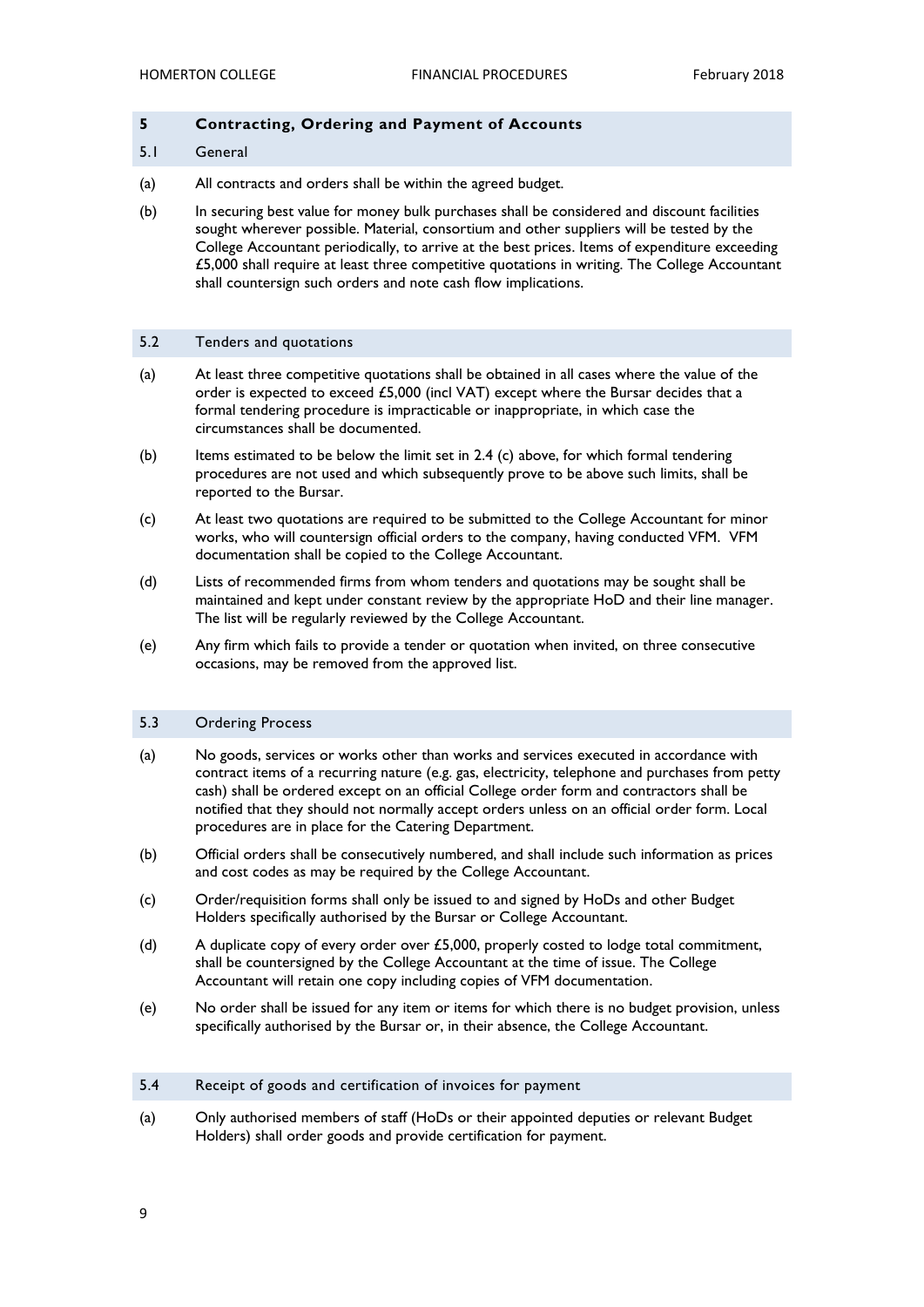- (b) The authorised member of staff will check that the goods have been duly received and examined, are in accordance with specification and order, are satisfactory and that the prices are correct;
- (c) The authorised member of staff will check that work done or services rendered have been satisfactorily carried out in accordance with the order; that where applicable the materials used are of the required standard and that the charges are correct;
- (d) The authorised member of staff will check that, in the case of contracts based on the measurement of time, materials or expenses, the time charges are in accordance with the appropriate rates, that the materials have been checked for quantity, quality and price and that the charges for the use of vehicles, plant and machinery are correct;
- (e) The authorised member of staff will check that where appropriate, the expenditure is in accordance with regulations and that all necessary authority has been obtained, that the account is arithmetically correct; and that the account is in order for payment.
- (f) Where a member of staff certifying an account relies upon colleagues to do preliminary checking they shall ensure that those who check delivery or execution of work act independently of those who placed the order and negotiate prices and terms.

#### <span id="page-10-0"></span>5.5 Payment Process

- (a) Suppliers' accounts shall be passed promptly to the College Accountant after performing all necessary checks. Queries shall be referred direct to the supplier concerned before passing invoices for payment and the College Accountant shall be kept informed of any disputes.
- (b) On all invoices certified for payment the authorised signatory shall mark the cost centre and cost code to be charged, e.g. materials, services, and the total cost of the order (inclusive of VAT).
- (c) The College Accountant shall be responsible for payment to suppliers and settlement of claims.
- (d) The College Accountant shall maintain a system for verification, recording and payment of all accounts by the College.
- (e) The College Accountant shall normally make fortnightly payment of all suppliers' accounts, except where payment with order is required by the supplier or the supplier's account is subject to settlement discount.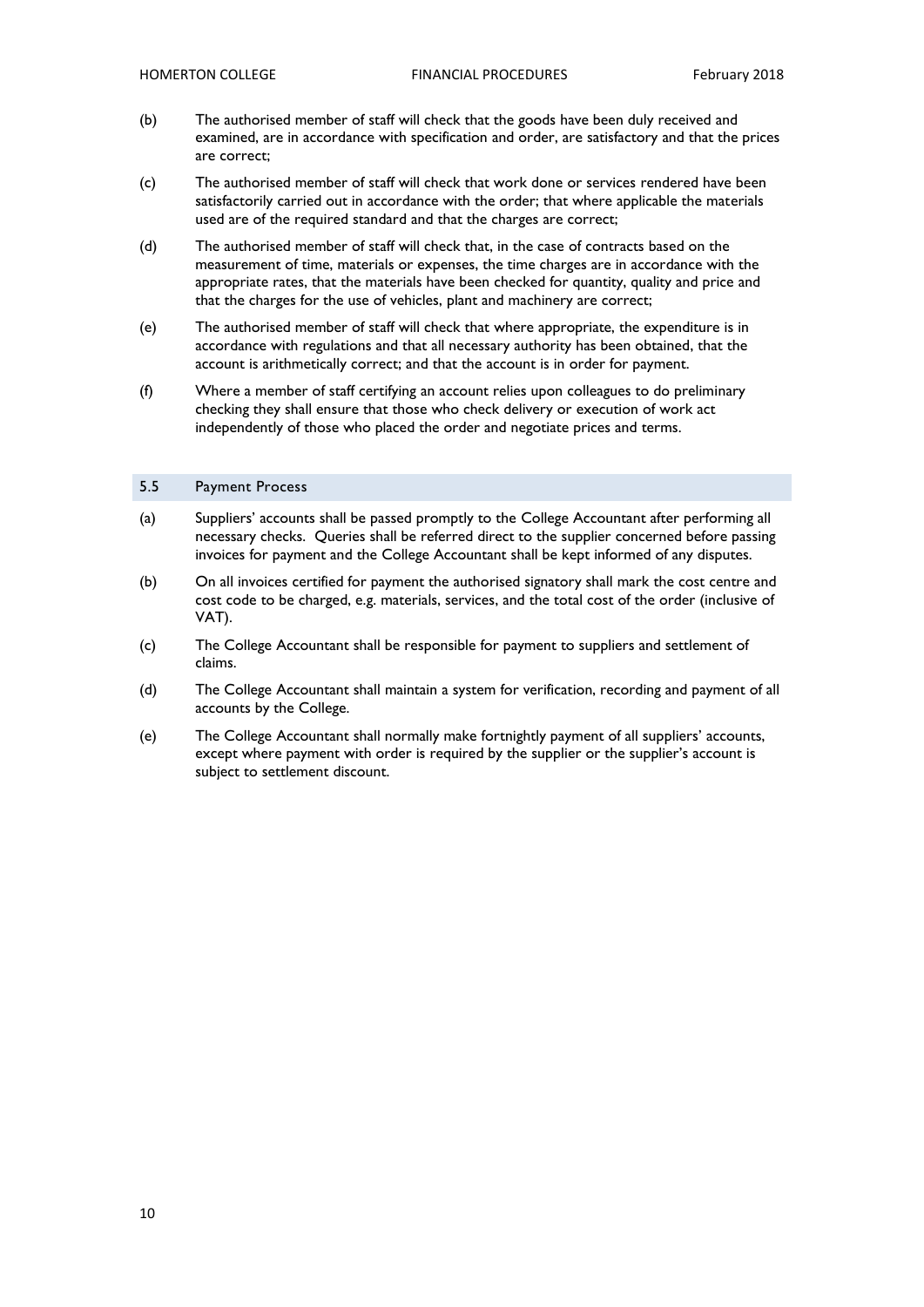#### <span id="page-11-0"></span>**6 Stores/Stock Control**

- (a) Subject to the overall responsibility of the College Accountant for accounting and security, the operational control of stores shall be the responsibility of the appropriate HoD.
- (b) The responsibility for security arrangements and custody of keys for all locations shall be registered with the Head Porter. Wherever practical, stocks shall be marked as College property.
- (c) All stores/stock records shall be in the form required by the College Accountant.
- (d) All goods received shall be checked for quantity and/or weight and inspected for quality and adherence to specification. A delivery note/second copy of the order form (as appropriate) shall be signed by the member of staff receiving the goods. Goods received shall be checked against the original order for quantity, price, etc. Any shortages, price variance or poor condition of goods shall be reported promptly to the supplier by the appropriate HoD and a note sent to the College Accountant. The third copy of the official order should be appropriately marked. When the discrepancy has been resolved a record of this shall be made on the third copy of the order and the College Accountant informed. The College Accountant and or his staff may conduct spot checks to ensure adherence to the procedures.
- (e) All issues from stores shall be supported by an authorised requisition note. Stock control should be monitored by the appropriate HoD.
- (f) All transfers of stocks and returns shall be properly recorded and a copy sent to the College Accountant.
- (g) Breakages and other losses of goods in stores shall be recorded as they occur and a summary presented to the College Accountant at least once a quarter.
- (h) Stock-taking arrangements shall be agreed with the College Accountant and there shall be a physical check covering all items at least twice a year, including one check at the end of the Financial Year and preferably one in January to complement the Budget-setting exercise. The physical check shall involve at least one member of staff other than the person counting the stock, and the HoD or a member of the Finance Office staff shall be invited to attend. The stock-taking records shall be numerically controlled and signed by the member of staff undertaking the check and the Budget Holder. Summarised information shall be passed to the Budget Holder to be checked for arithmetical accuracy. Any surplus/deficiency or possible write-offs revealed on stocktaking shall be reported to the College Accountant, together with the physical stock returns, duly costed.
- (i) Where it has been agreed with the College Accountant that a complete system of stores control is not considered appropriate alternative arrangements shall be put in place which will preferably provide for more frequent physical checks. Such arrangements shall be agreed with the College Accountant in advance.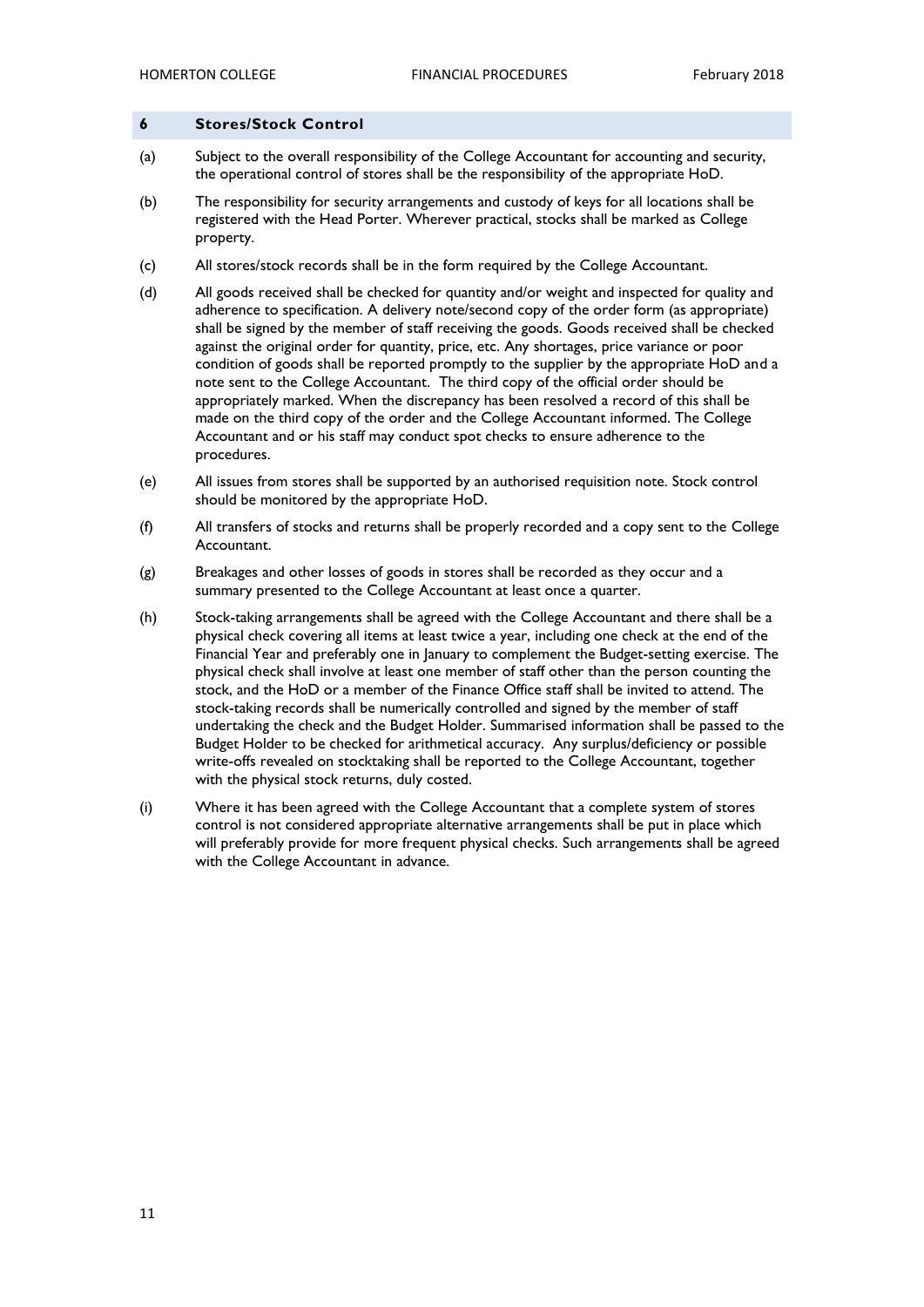#### <span id="page-12-0"></span>**7 Income**

- (a) All income in whatever form should be properly recorded and accounted for to the College Accountant in the required method. The College Accountant will issue invoices as required and keep a central Debtors Ledger. Other members of staff are not authorised to issue invoices or receive cash unless specifically authorised by the College Accountant.
- b) The College Accountant shall be responsible for maintaining systems for the proper recording, collection and banking of all monies due, which shall incorporate the principles of internal checking and separation of duties.
- c) Members of staff shall inform the College Accountant of monies due to the College arising from transactions which they initiate involving contracts, consultancies, leases, licenses, tenancy agreements and other transactions. Responsibility for reviewing rental and other charges shall rest with the Bursar who may take into account independent professional advice on matters of valuation. The College Accountant shall be consulted about pricing of goods and services offered for sale. Authority for approving the terms upon which goods or services are sold shall be vested in the Bursar and College Accountant.
- (d) The Bursar and/or College Accountant shall take appropriate recovery action on all outstanding debts and be authorised to write off any debts which are irrecoverable, subject to a report to Council for material amounts.